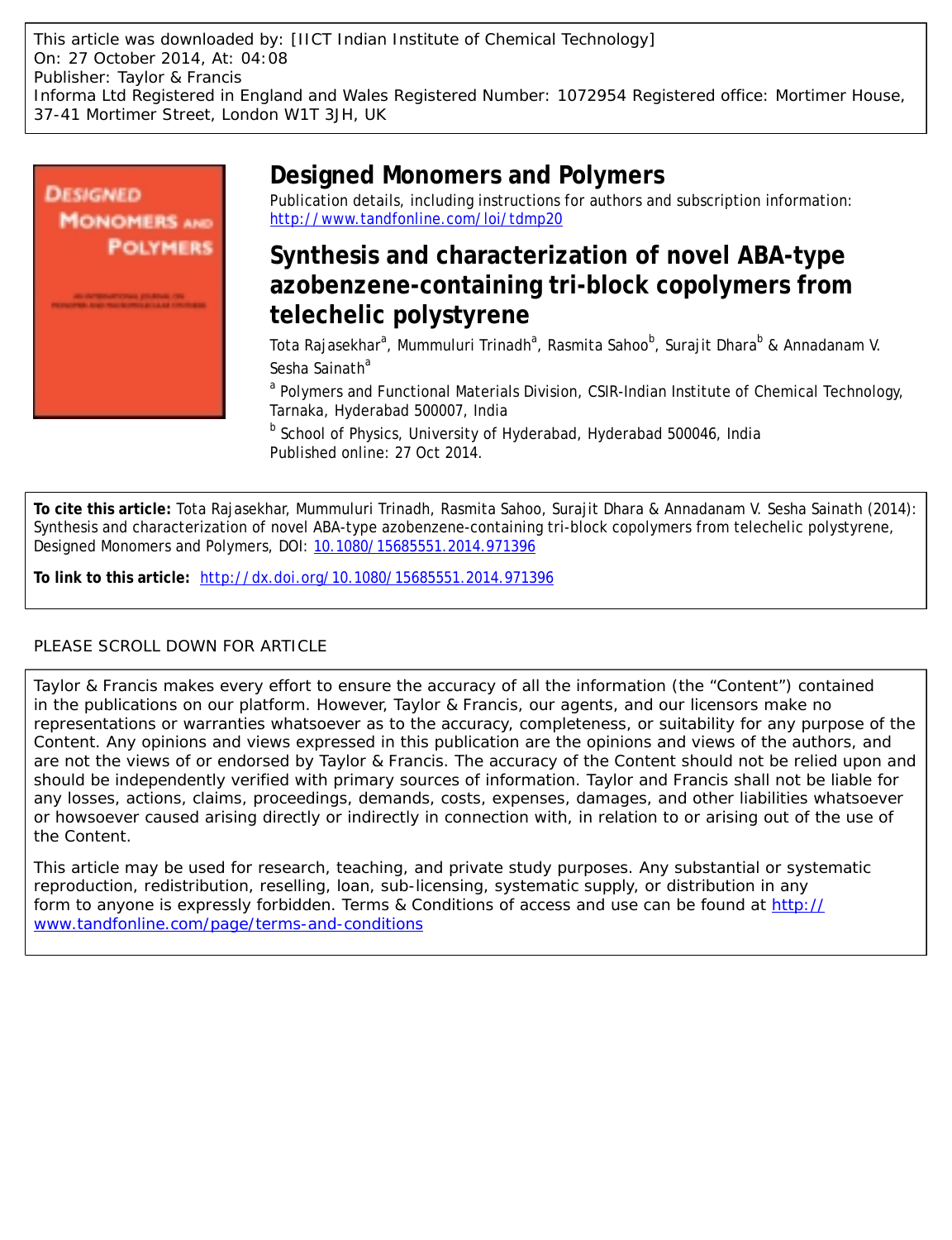# Synthesis and characterization of novel ABA-type azobenzene-containing tri-block copolymers from telechelic polystyrene

Tota Rajasekhar<sup>a</sup>, Mummuluri Trinadh<sup>a</sup>, Rasmita Sahoo<sup>b</sup>, Surajit Dhara<sup>b</sup> and Annadanam V. Sesha Sainath<sup>a</sup>\*

<sup>a</sup> Polymers and Functional Materials Division, CSIR-Indian Institute of Chemical Technology, Tarnaka, Hyderabad 500007, India; b School of Physics, University of Hyderabad, Hyderabad 500046, India

(Received 2 July 2014; accepted 19 September 2014)

The telechelic polystyrene (tPS) was used as a macro-reversible addition fragmentation chain transfer (RAFT) agent to prepare the ABA-type tri-block copolymers (TBCs), poly{4-[4-(11-acryloyloxyundecyloxy)phenylazo]benzonitrile}-bpolystyrene-b-poly{4-[4-(11-acryloyloxyundecyloxy)phenylazo]benzonitrile} [poly(AUPAB)-b-PS-b-poly(AUPAB)] with 4-[4-(11-acryloyloxyundecyloxy)phenylazo]benzonitrile (AUPAB) as a monomer by the RAFT polymerization process. The poly(AUPAB) was used as a reference to probe the role of polystyrene block in poly(AUPAB)-b-PS-b-poly(AUPAB) macromolecular chain. The TBCs were characterized by spectral techniques, thermal analysis, and polarizing optical microscopic studies and compared the results with individual blocks, poly(AUPAB), and tPS. The TBCs exhibited higher thermal stability and liquid crystal–isotropic phase transition peak temperature  $(T_{\text{LC-1}})$ , and glass transition temperature  $(T<sub>g</sub>)$  values compared to the poly(AUPAB). TBC  $T<sub>L<sub>g</sub></sub>$  value was dependent on the AUPAB wt% in macromolecular chain. Furthermore, the acquired results by optical microscopy suggest that after incorporation of the polystyrene block in acrylate-based pendant azobenzene polymer chain resulted in lower domain size of focal conic texture, which is characteristic of smectic-A liquid crystalline phase compared to the homopolymer. The photophysical properties of the TBCs were similar to those of the poly(AUPAB). Microphase-separated nano-segregation was observed in annealed thin films of TBCs.

Keywords: styrene-based telechelic macro-RAFT agent; azobenzene polymers; ABA-type tri-block copolymers; RAFT process; liquid crystalline polymer

### Introduction

Design and synthesis of azobenzene [[1\]](#page-11-0)-containing macromolecular architecture is one of the major current research areas. These materials resulted in reliable reversible photoisomerization, photoalignment, and photoinduced cooperative motion for various applications such as actuators, holographic,[[2,3](#page-11-0)] and a photoswitchable responders.[4–[9\]](#page-11-0) Pendant azobenzene groups in side-chain liquid crystalline (LC) polymers influence the material properties such as in light-driven two-dimensional movement and bending of LC elastomers and assist microphase separation to obtain well-ordered nanostructure assemblies in block copolymers. It has also been reported that the variation in volume fraction and azobenzene location [\[10,11](#page-11-0)] in macromolecular architecture  $[12-14]$  $[12-14]$  can tune the material crystallization, optical transparency, LC elastomeric nature, and photoinduced electro-optical properties.

In general, azobenzene polymers were obtained by the direct polymerization of azobenzene-containing monomers and post-functionalization [\[15,16\]](#page-11-0) of pre-polymers. At the initial stage of the development, pendant azobenzene polymers had been synthesized mainly by classical free radical polymerization (FRP) of azobenzene pendant

(meth)acrylate monomers. These homopolymers [17–[20\]](#page-11-0) and copolymers [[21\]](#page-11-0) were used to demonstrate their multi-responsive reversible gel character, supramolecular photomechanical systems,[[22\]](#page-11-0) optical switching, and image storage applications.[\[23](#page-11-0)] Classical FRP is not talented to control the polymer molecular weights and targeted architecture of the macromolecular chains, which are solely responsible for the polymer physical properties. Therefore, it is necessary to control the macromolecular architecture by adopting controlled polymerization methods, such as ionic and controlled FRP methods. A number of researchers synthesized polystyrene or poly(methyl methacrylate) block possessing AB type azobenzene LC copolymers using anionic polymerization [\[24\]](#page-11-0) in controlled manner in quantitative yields with narrow molar mass distribution.[[25,26](#page-11-0)] Recently, well-defined and controlled architecture of the azobenzene-containing polymers were successfully synthesized using straightforward controlled FRP methods. In the past, side-chain azobenzene methacrylate di-block and ABA type tri-block copolymers (TBCs) were synthesized using atom transfer radical polymerization (ATRP) method.[27–[30](#page-12-0)] On the other hand, the RAFT process competes with classical FRP to the concerned of maintaining narrow polydispersity and

<sup>\*</sup>Corresponding author. Email: [avss@iict.res.in](mailto:avss@iict.res.in)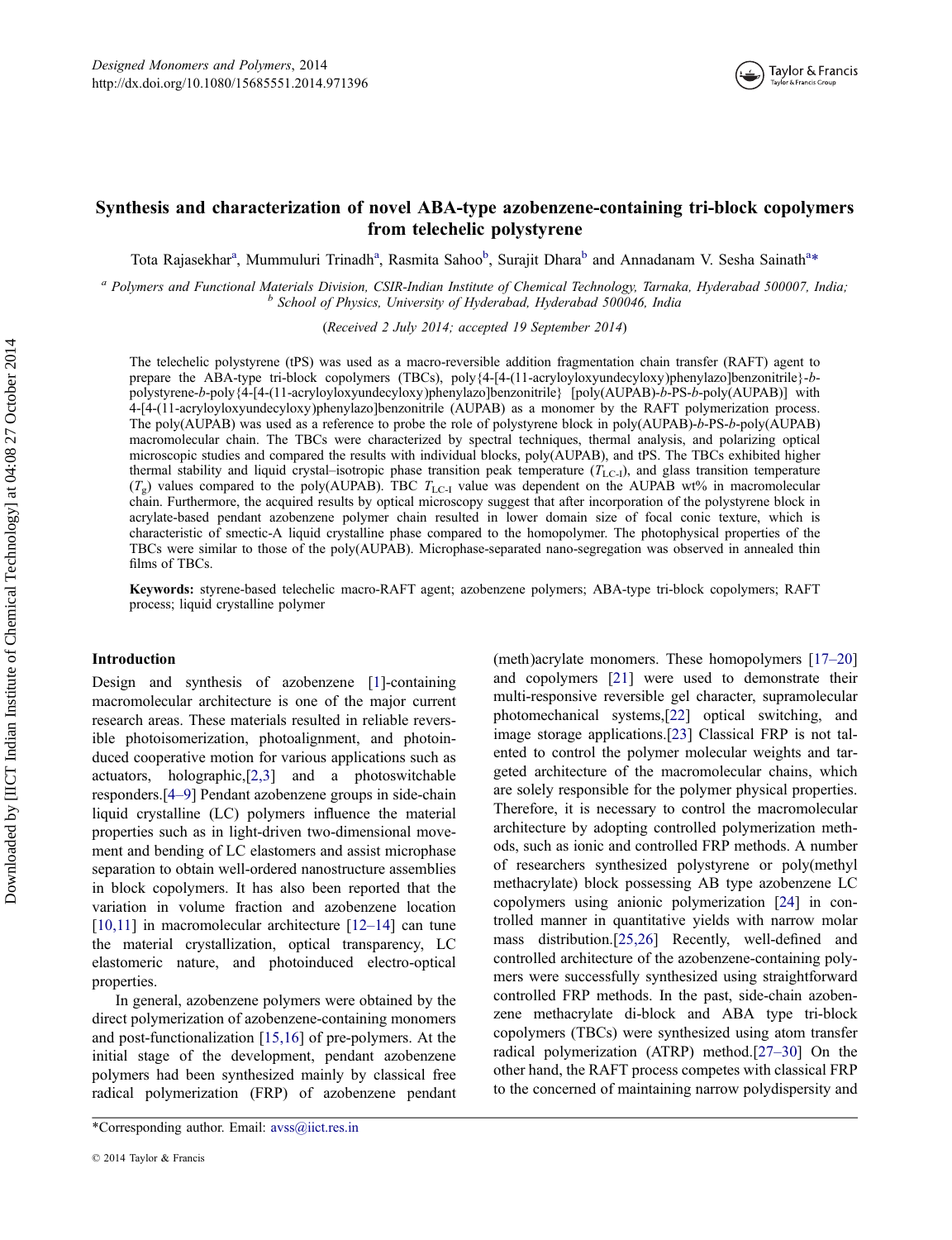living nature. Using the RAFT process, the azobenzenecontaining homopolymers,[\[31](#page-12-0)–33] di-block copolymers, [\[34](#page-12-0)–36] Ag nanoparticles at the terminal end [\[37](#page-12-0)] of the polymer chain, push and pull structures [[38\]](#page-12-0) of the azo pendants, and tetrazole-containing [\[39](#page-12-0)] azo polymers were successfully prepared for photoinduced birefringence and surface-relief-gratings applications. However, before the discovery of the ATRP and RAFT, Otsu et al. reported that the tetraethylthiuram disulfide was able to polymerize styrene by thermally (iniferter process) to produce tPS and it was further photoinitiated to construct ABA type copolymers in living nature.[\[40](#page-12-0)–42] By following the similar procedures, photoinitiated ABA type LC block copolymers [[43\]](#page-12-0) and fluorinated AB and ABA type copolymers [\[44,45\]](#page-12-0) were reported. This method suffers lack of molecular weight control and not amenable to a wide verity of functional monomers. In particular, it failed to polymerize photolabile group containing monomers. We herewith report for the first time the initiation of tPS (B block) by radical initiator to produce ABA type TBCs having acrylate-containing pendant azobenzene segments (A block), and characteristics of the resulted block polymers were compared with acrylate containing pendant azobenzene homopolymer to understand the polystyrene block role in TBC.

### Experimental

## **Materials**

4-Aminobenzonitrile, triethylamine and azobisisobutyronitrile (AIBN) (Avra); acryloyl chloride (Hychem); 2-cyano-2-propyl dodecyltrithiocarbonate (CPDTC); 11 bromoundecanol and tetraethylthiuram disulfide (Sigma-Aldrich); anisole, ethanol, and methanol (Finar Chemicals Ltd); dry 1,4-dioxane (Spectrochem); tetrahydrofuran (THF); toluene and hydrochloric acid (Rankem); phenol, sodiumhydroxide (NaOH), sodiumnitrite, and molecular sieves  $4 \text{ Å}$  (sd fine-chem Ltd) were used as received. Styrene (Avra) was purified by washing with aqueous NaOH and water and dried over sodium sulfate (sd fine-chem Ltd) at cold condition. Afterward, it was distilled at 40 °C under reduced pressure prior to use. Anisole (Sisco Research Laboratories Pvt. Ltd) was dried by refluxing over sodium metal up to 2 h and distilled before prior to use. THF was dried over sodium metal and benzophenone.

#### Polymerization

# Polymerization of the 4-[4-(11-acryloyloxyundecyloxy) phenylazo]benzonitrile (AUPAB)

The monomer, AUPAB, was synthesized according to the reported procedure.[[27\]](#page-12-0) The AUPAB was polymerized

via RAFT method.[\[46](#page-12-0)] A mixture of AUPAB (1 g, 2.24 mmol), AIBN (9.8 mg, 0.06 mmol) and RAFT agent, CPDTC (31 mg, 0.09 mmol) in 10 mL of dry THF, was deoxygenated by three times of freeze–pump–thaw cycles. Then, the flask was sealed and heated to 80 °C under stirring and allowed this condition for 30 h. After the period, the polymerization was terminated by the addition of 0.5 mL of methanol and exposing to air. The poly(AUPAB) was isolated by threefold of precipitation in cold methanol. Yield: 20%.

#### Preparation of tPS

Tetraethylthiuram disulfide (4 g) and 60 mL of styrene were dissolved in 60 mL of THF in a 500-mL round-bottom flask [[43,44](#page-12-0)], and the mixture was deoxygenated three times by freeze–pump–thaw cycles, and the flask was sealed and kept at 75 °C oil bath with constant stirring. After 5 h, the polymer was recovered by THF evaporation on rota evaporator at room temperature. The viscous mixture was precipitated in excess amount of methanol. The precipitate was purified twice by dissolving in THF and re-precipitating in methanol. Yield: ~20%. FTIR (KBr, Cm<sup>-1</sup>): v 1415 (-N–C=S),[\[47\]](#page-12-0) v 1024 (-C=S), and v 541 (C-S). <sup>1</sup>H NMR (300 MHz, CDCl<sub>3</sub>):  $\delta$  6.30–7.26 (Ar–H),  $\delta$  3.60 and 4.00 (–N–CH<sub>2</sub>–),  $\delta$  1.66–2.18 (–CH–, back bone),  $\delta$  1.26–1.66 (–CH<sub>2</sub>–, back bone), and  $\delta$  1.08–1.26 (–CH<sub>3</sub>, terminal ends). <sup>13</sup>C NMR (125 MHz, CDCl<sub>3</sub>):  $\delta$  145.1, 127.9, <sup>13</sup>C NMR (125 MHz, CDCl<sub>3</sub>):  $\delta$  145.1, 127.9, 125.6, 39.8–49.7, and 11.6. In UV–vis spectrum,  $\lambda_{\text{max}}$ was at 282 nm (0.133 abs) due to N,N-diethyldithiocarbamate end groups and 253 nm (0.192 abs) due to combination of phenyl rings of the polystyrene back bone and the dithiocarbamate end groups in THF (2 mg in 25 mL). The tPS calculated molecular weight from <sup>1</sup>H NMR was 2973, by considering 2 end terminal groups per one macromolecular chain (ideal conditions, chain terminal end groups functionality is 2). By size exclusive chromatography (SEC) data, the tPS number average molecular weight  $(M_n)$  was 2634 and dispersity  $(M_w/M_n)$ was 1.75. The macromolecular chain terminal end groups functionality was calculated with <sup>1</sup>H NMR spectrum and SEC data of tPS. At first, the number of repeating units (24) of the tPS macromolecular chain was calculated from SEC data. Then, the phenyl rings signals intensity  $(24 \times 5)$  was taken as 24 repeating units in <sup>1</sup>H NMR spectrum, and with that relative value, the terminal ends were calculated. It was 1.75. In addition to that, the chain terminal end groups presence was confirmed by thermogravimetry (TG) curve. The TG curve showed two stage of degradation, first-stage degradation [[48\]](#page-12-0) (120–265 °C) was corresponding to terminal end groups degradation, where weight loss was about 6.01 wt% which was matching with the value of calculated terminal end groups of the macromolecular chain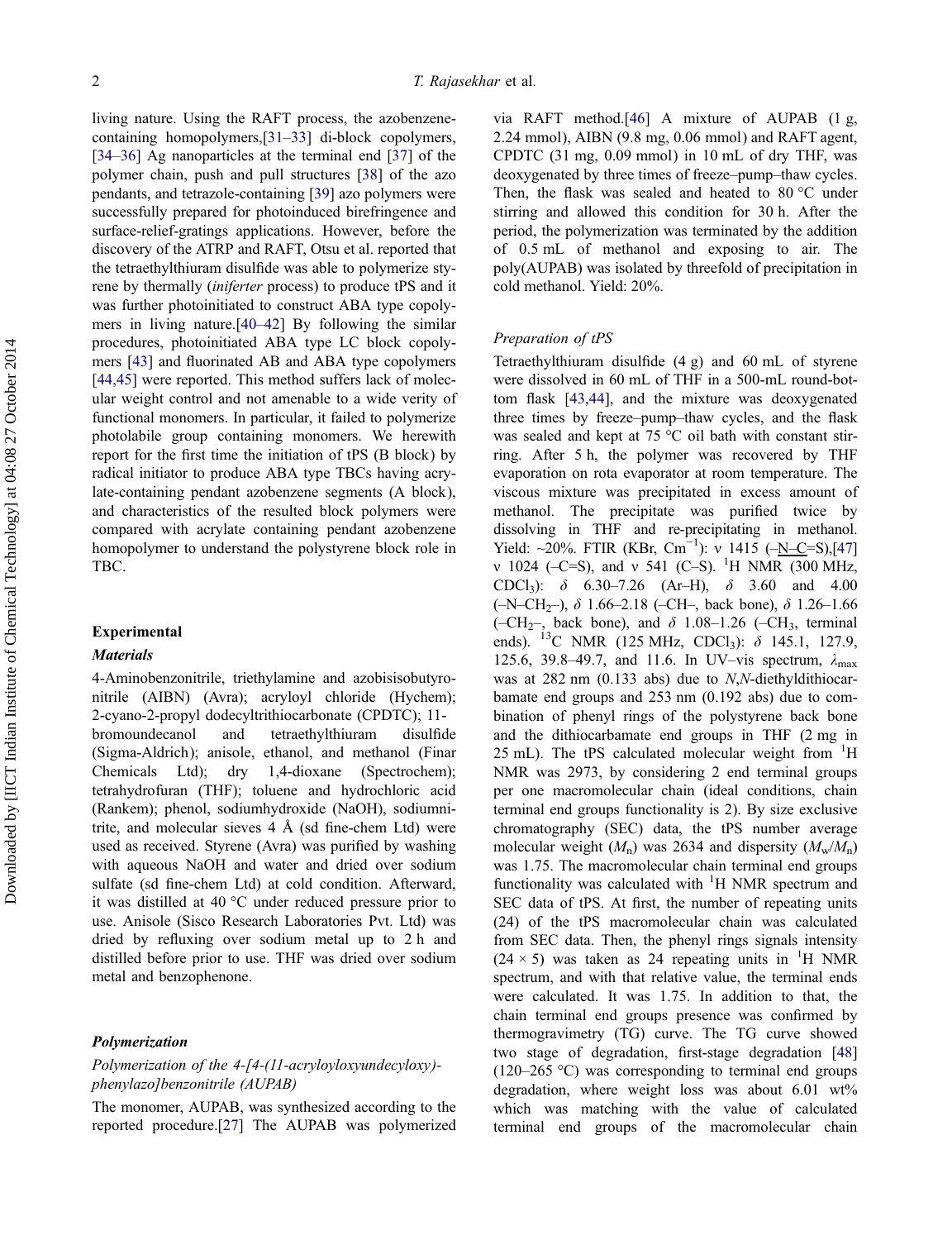(5.47 wt%) [(macromolecular chain terminal end groups molecular weight  $\div M_n$ ) × 100].

# Preparation of poly{4-[4-(11-acryloyloxyundecyloxy) phenylazo]benzonitrile}-b-polystyrene-b-poly{4-[4-(11 acryloyloxyundecyloxy)phenylazo]benzonitrile} [poly (AUPAB)-b-PS-b-poly(AUPAB)] TBCs

Typical polymerization procedure was as follows. A mixture of AUPAB (750 mg, 1.68 mmol), AIBN (8.2 mg, 0.05 mmol) and macro-RAFT agent, tPS (132 mg, 0.05 mmol) in 8 mL of dry anisole/2.5 mL dry 1,4-dioxane was deoxygenated by three times of freeze– pump–thaw cycles. Subsequently, the flask was sealed and heated to 80 °C under stirring and allowed this condition for 20 h. Then, the polymerization was terminated by the addition of 0.5 mL of methanol and exposed to air. The polymer was isolated by twofold precipitation in cold methanol and one time in ethylacetate and  $n$ -hexane (15:85 v/v) mixture. Yield: 40%.

# Thin film preparation

The homopolymer or TBC  $(5 \text{ mg } \text{mL}^{-1})$  was dissolved in 1:4  $(v/v)$  ratio of the THF and toluene mixture. A few drops of the polymer solution were added using a chemical dropper on quartz plate, which was placed on the base of spin coater (APEX Instruments Co. SCU 2005) and allowed 30 s at room temperature, followed by 750, 1250, and 750 rpm rotation with each stage for 30 s. These spin-coated films were kept under dark conditions for 6 h before measuring the UV–vis absorption spectra. After measuring the spectra, the films were annealed at 113 and 140 °C for TBC-1 and TBC-2, respectively, for 15 h under vacuum condition and measured UV–vis absorption spectra.

# **Measurements**

The FTIR spectra were recorded on a Thermo Nicolet Nexus 670 spectrometer at a resolution of 4 cm<sup>-1</sup> using KBr optics at room temperature, and a minimum of 32 scans were signal averaged. The NMR spectra were recorded on AVANCE or INOVA spectrometer in  $CDCl<sub>3</sub>/$  $DMSO-d<sub>6</sub>$  with tetramethylsilane as an internal standard, and the magnetic field frequencies were 300 or 500 MHz for  ${}^{1}$ H NMR and 60 or 125 MHz for  ${}^{13}$ C NMR measurements. Mass spectra (ESI-MS) were recorded on FINN-GAN LCQ Advance Max in methanol. The absorption spectra were recorded on Spectro UV–vis double beam PC, 8-scanning auto cell, LABOMED INC. Melting points of the small molecules were obtained on apparatus VEEGO, model: VMP-D. The SEC was performed using a Shimadzu system built in with one  $(300 \times 7.5 \text{ mm})$  PLgel 5  $\mu$ m 10E3Å column (VARIAN) and evaporative light-scattering

(PL-ELS), and refractive index detectors (Polymer Laboratories). The eluent was THF (HPLC grade) and a flow rate of 0.5 mL min−<sup>1</sup> at 30 °C. Calibration for detector response was gained using single narrow polystyrene standards (molecular weights: 1480; 3950; 10,680; and 31,420 from Polymer Labs). One milligram of polymer was dissolved in 1 mL of THF. Values of  $M_n$  and  $M_w/M_n$  were determined using LC Solution for Windows software. The TG curves were obtained from TGA Q500 thermal analyzer at heating rate of 10 °C min−<sup>1</sup> under nitrogen atmosphere. Thermal analyses were performed by a differential scanning calorimeter, DSC Q100 at a heating rate of 10 °C min−<sup>1</sup> under nitrogen atmosphere. Typical procedure was as follows. The sample was first equilibrated to  $-70$  °C and heated (first heating) from  $-70$  to  $170^{\circ}$ C at 10 °C min−<sup>1</sup> , and then, it was cooled (first cooling) from 170 to –70 °C at a rate of  $10$  °C min<sup>-1</sup> using TA, Refrigerated Cooling System 90. Then, the sample was again heated (second heating) from  $-70$  to 170 °C at a rate of 10 °C min−<sup>1</sup> , and then, it was cooled (second cooling) from 170 to –70 °C at a rate of 10 °C min<sup>-1</sup>. The second heating and cooling curves were reported. The LC behavior of the polymers was examined by polarizing optical microscopy (POM) (Nikon, POL100 V) using a heating stage and temperature controller (Mettler FP 90). XRD measurement was made on non-oriented polymer sample. The polymer was filled into a Lindemann capillary tube of diameter 0.5 mm in the isotropic phase, and the ends were flamed sealed. The diffraction pattern was recorded on an image plate while cooling. Wide-angle X-ray diffraction (XRD) profiles of the polymers were recorded using a Bruker D-8 Advance power XRD instrument (anode: Cu – WL1: 1.5406), from 2 to  $65^{\circ}$  at a step of  $0.013^{\circ}$  and step time of 13.6 s at room temperature. The TEM (JEOL, 200KV, Japan.) images of thin films on TEM grids were recorded. The samples were prepared as following procedure. 0.5 wt% polymer solution (in 1:4 THF and Toluene) was poured onto water surface and then transferred the obtained thin films onto TEM copper grids. These grids were annealed for 72 h at 113 and 140 °C for TBC-1 and TBC-2, respectively. Then, a droplet of uranyl acetate (2 wt %) in ethanol was deposited onto the annealed films. After 1 min, the excess solution was removed by a piece of filter paper by capillary action.

#### Results and discussion

The poly(AUPAB)-b-PS-b-poly(AUPAB) TBCs were synthesized by RAFT process using AIBN as an initiator, tPS as a macro-RAFT agent, and the AUPAB as a monomer. As a reference, the homopolymer of the AUPAB was polymerized by RAFT process using the CPDTC as a RAFT agent. The chemical structures of the polymers are shown in Scheme [1](#page-10-0). The synthesized homopolymer (HP) and TBCs with 43 (TBC-1) and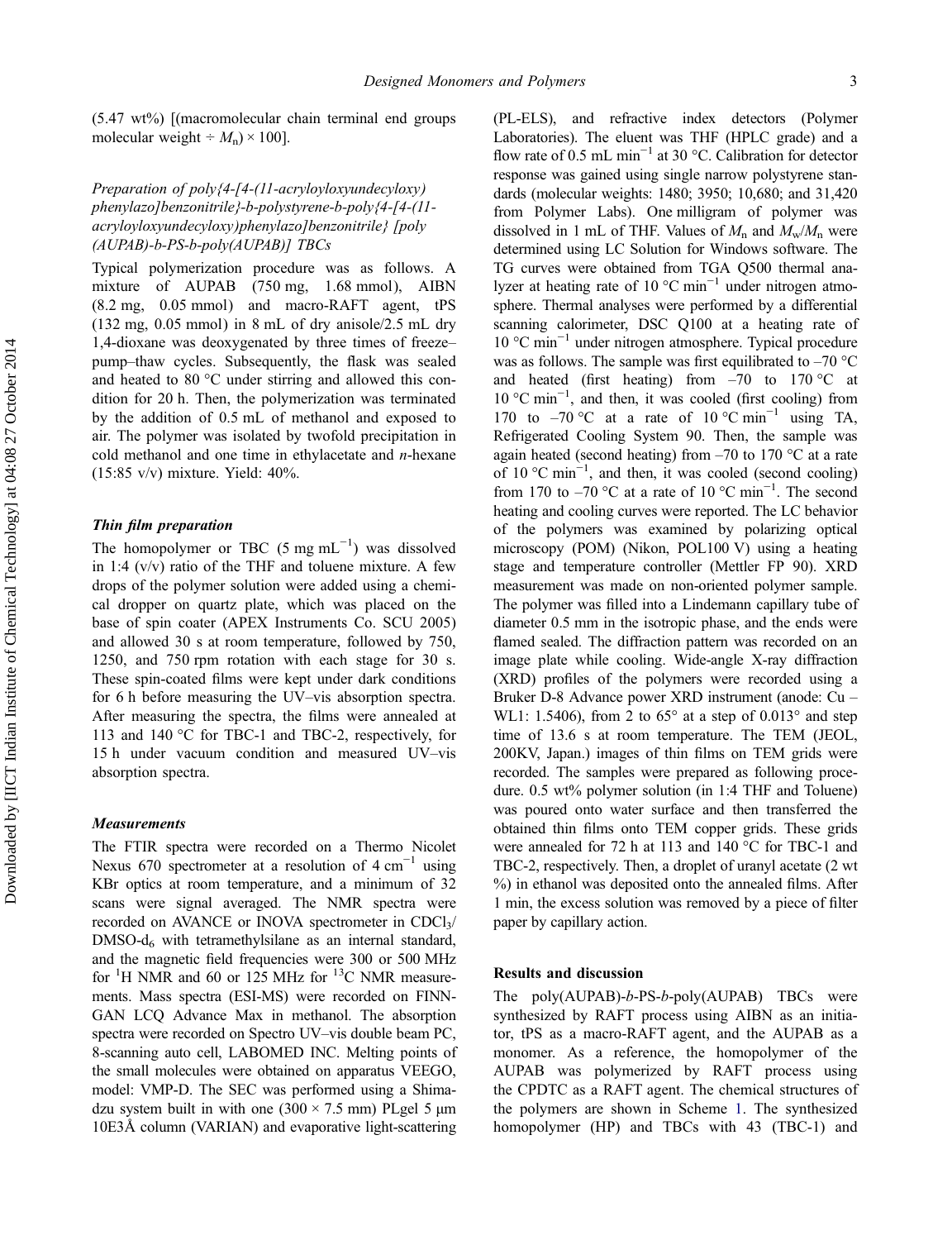87 wt% (TBC-2) of azobenzene content in copolymer showed monomodal SEC curves, and the molar masses are summarized in Table 1. The molecular weights of the HP and TBCs were calculated from  ${}^{1}H$  NMR spectra using Equations (1) and (2).

HP molecular weight = AUPAB(f<sub>w</sub>) × [(I<sub>4.03</sub> ÷ I<sub>3.32</sub>)  
\n
$$
\div 2] + \text{CPDTC}(f_w)
$$
\n(1)

where  $AUPAB(f_w)$ :  $AUPAB$  monomer molecular weight,  $I_{4.03}$  and  $I_{3.32}$ : intensities in <sup>1</sup>H NMR spectra at  $\delta$  4.03 and 3.32 ppm, and CPDTC $(f_w)$ : RAFT agent molecular weight.

TBC molecular weight = 
$$
tPS(M_{NMR}) + \text{AUPAB}(f_w)
$$

\n
$$
\times \left[ \left( \frac{1}{250} I_{7.68 - 8.02} \div 6 \right) \right. \div \left( \frac{1}{1250} I_{6.28 - 6.78} \div 54 \right) \right]
$$
\n(2)

where tPS( $M_{NMR}$ ): molecular weight of tPS from  $1H$ NMR,  $_{\alpha z_0}I_{7.68-8.02}$  and  $_{\text{tPS}}I_{6.28-6.78}$ : intensities in <sup>1</sup>H NMR spectra for azo block at  $\delta$  7.68–8.02 ppm and for tPS block  $\delta$  6.28–6.78 ppm.

The calculated molecular weights from the  ${}^{1}H$  NMR spectra and SEC values of the HP and TBC-1 had good agreement with each other, whereas the TBC-2 molecular weight was conflicted with the SEC value. A similar observation was made for azobenzene block copolymers by Zhao et al.[\[35](#page-12-0)] The FTIR spectra of the HP and TBCs showed characteristic bands around 2227, 1733, and  $1468 \text{ cm}^{-1}$  due to the stretchings of cyano, ester carbonyl, and azobenzene groups, respectively. The ester carbonyl stretchings of the HP and TBCs were shifted about  $14 \text{ cm}^{-1}$  higher wavenumber compared to the monomer ester carbonyl. The HP and TBCs were readily soluble in polar aprotic solvents such as dimethylformamide, dimethylacetamide, N-methyl-2-pyrrolidone and

THF and in chlorinated solvents, for instance, chloroform, 1,2-dichloroethane and dichloromethane.

The  ${}^{1}$  ${}^{1}$  ${}^{1}$ H NMR spectrum of the TBC-1 (Figure 1(a)) showed broad and coalesced signals centered at  $\delta$  7.90, 7.76, and 6.97 ppm due to the azo block benzene protons, and  $\delta$  7.10 and 6.59 ppm signals were due to the benzene protons of polystyrene block. The TBC signals of the  $-O-CH_2$ – methylene (centered at  $\delta$  4.05 ppm), pendant methylene spacer, polymer backbone methylene and methine protons, and terminal ends of the polymer chain ( $\delta$  0.8–2.7 ppm) were observed similar to the homopolymer. The signals at  $\delta$  3.2–3.7 ppm indicated the living nature of the macromolecular chain terminal ends  $(-N-CH<sub>2</sub>-)$  of the TBC-1. In the case of TBC of higher molecular weight, from  $M_w$ : 12,385 onwards, the terminal end  $-N-CH_2$  signals were not observed in <sup>1</sup>H NMR spectrum. It indicates that the living nature of the macromolecular chain disappeared. The  $^{13}$ C NMR signals of the TBC were in good agreement with the assigned macromolecular structure as shown in Figure [1](#page-5-0)(b).

The HP and TBCs had three stages of thermal degradation, whereas tPS exhibited two-stage degradation under nitrogen atmosphere as shown in Figure [2](#page-6-0). The TBCs onset decomposition temperatures were higher about 40 °C compared to the HP. The temperatures of 5% ( $T<sub>d5</sub>$ ) and 10% ( $T<sub>d10</sub>$ ) weight loss of the HP, tPS, and TBCs are presented in Table [2.](#page-6-0) The  $T_{d5}$  and  $T_{d10}$  values of TBCs were higher compared to the HP. Hence, we deduce that this could be due to the incorporation of polystyrene block in the middle of the acrylate-based azobenzene polymer chain. Higher molecular weight TBC-2 exhibited about 8 °C higher thermal stability at  $T_{d5}$  compared to their respective low molecular counterpart (TBC-1). This is due to the vanishing of chain terminal end functional groups for higher molecular weight TBC-2 in the process of the polymerization. We observed that the chain terminal end  $-N-CH_2$ – signals were not noticed in  ${}^{1}$ H NMR spectrum for the TBC-2.

Table 1. RAFT polymerization experimental conditions.<sup>a</sup>

|                     |            |               |                                             | Molecular weight  | <b>SEC</b>                      |      |                                                       |
|---------------------|------------|---------------|---------------------------------------------|-------------------|---------------------------------|------|-------------------------------------------------------|
| Polymer code        | Solvent    | $[AUPAB]_0^b$ | [RAFT agent] $_0^{\rm b}$ × 10 <sup>2</sup> | $(^1H NMR)$       | $M_{\rm w}$ g mol <sup>-1</sup> |      | $M_{\rm w}/M_{\rm n}$ AUPAB content <sup>c</sup> /wt% |
| Homopolymer         |            |               |                                             |                   |                                 |      |                                                       |
| <b>HP</b>           | <b>THF</b> | 0.22          | 0.89                                        | $5497^{\rm d}$    | 5089                            | 1.26 | 94.07                                                 |
| Tri-block copolymer |            |               |                                             |                   |                                 |      |                                                       |
| TBC-1               | Anisole    | 0.21          | 0.63                                        | 5178 <sup>e</sup> | 6699                            | 1.60 | 43                                                    |
| TBC-2               | Dioxane    | 0.67          | 2.01                                        | $23311^e$         | 13.394                          | 1.32 | 87                                                    |

 ${}^{\text{a}}$ [AUPAB]:[CPDTC]:[AIBN] = 75:3:2 (HP), [AUPAB]:[tPS]:[AIBN] = 100:3:3 (TBC-1 and 2), polymerization temperature: 80 °C, and time: 30 h. <sup>b</sup>In feed.

<sup>c</sup>Calculated from <sup>1</sup>H NMR spectrum.

<sup>d</sup>Obtained from Equation (1).

e Obtained from Equation (2).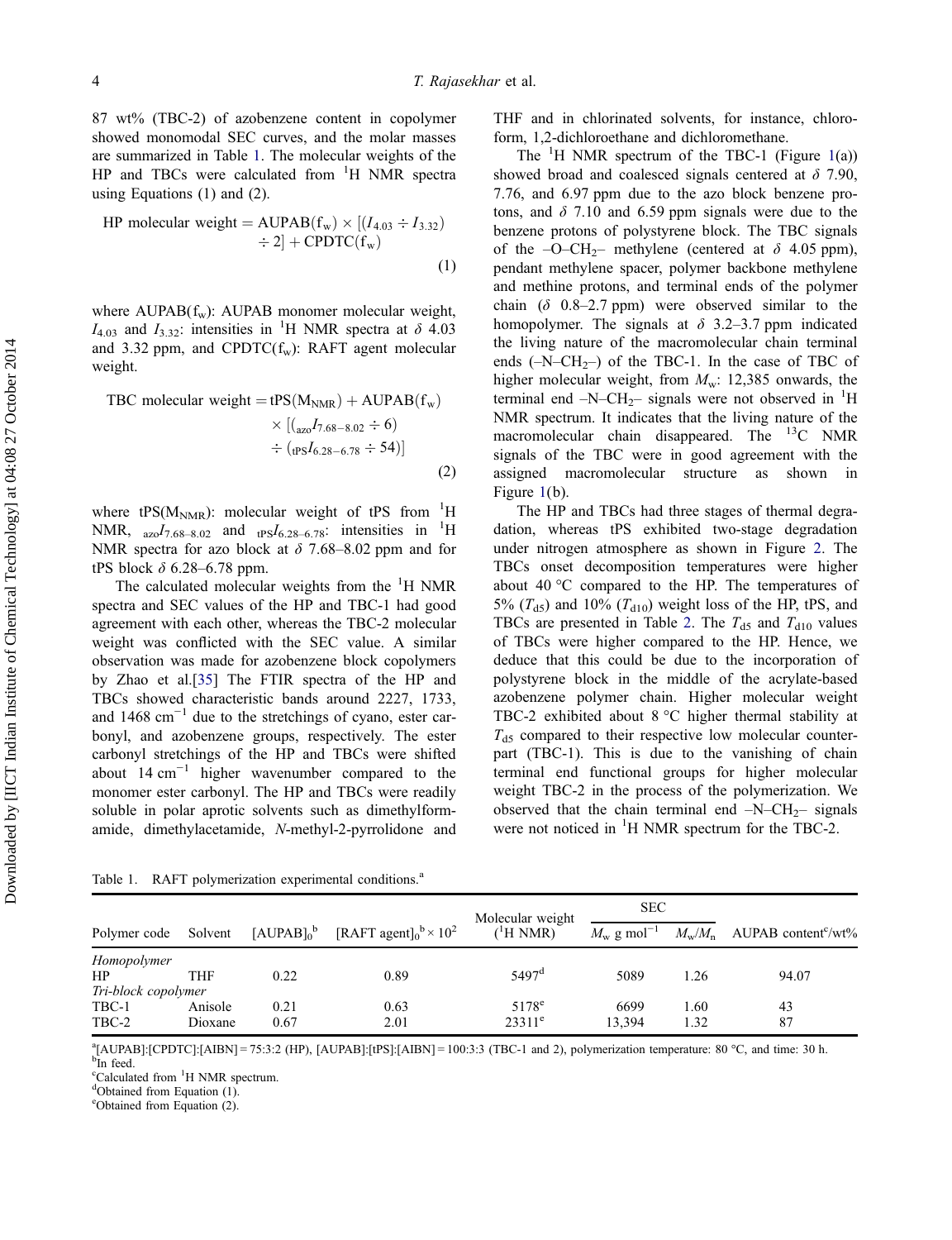<span id="page-5-0"></span>

Figure 1. NMR spectra of poly(AUPAB)-b-PS-b-poly(AUPAB) of (a) <sup>1</sup>H and (b) <sup>13</sup>C.

The DSC thermogram of the HP exhibited  $T_{\rm g}$  value at 17 °C, and an endothermic peak centered at  $100$  °C, which is assigned to a LC–isotropic phase transition temperature  $(T_{LC-I})$  on heating cycle, and the crystal transition temperature  $(T_c)$  was at 98 °C as shown in Figure [3.](#page-6-0) In the case of the TBC-1 with 43 wt% pendant azobenzene content, the thermogram revealed two  $T_g$  points. The first  $T_{\rm g}$  was assigned to segmental mobility of poly (AUPAB) blocks, at about 29 °C, and the second  $T_{\rm g}$  was due to the polystyrene block, at about 85 °C, while the neat tPS showed  $T_g$  at 81 °C. This indicates that the TBC-1 exhibited phase separation [[43,49,50\]](#page-12-0) behavior. On the other hand, having 87 wt% of azobenzene content, TBC-2 exhibited single  $T_g$  point at 30 °C. The  $T_{\text{LC-I}}$  in the TBCs increased with increasing the pendant azobenzene content (121 °C for 43 wt% azobenzene content (TBC-1) and 148 °C for 87 wt% azobenzene content (TBC-2)) as shown in Table [2.](#page-6-0) The increase in  $T_g$  and  $T_{\text{LC-I}}$  values of the TBC compared to the HP may be due to the differences in polymer chain terminal end groups and azobenzene aggregations by phase separation [\[35](#page-12-0)] causes the changes in crystal packing of the macromolecular chains.

The HP and TBCs LC behaviors were examined, and the representative polarized optical micrographs are shown in Figure [4](#page-7-0). A typical focal conic texture, characteristic of smectic-A (SmA) phase was observed in both heating and cooling cycles of the polymers.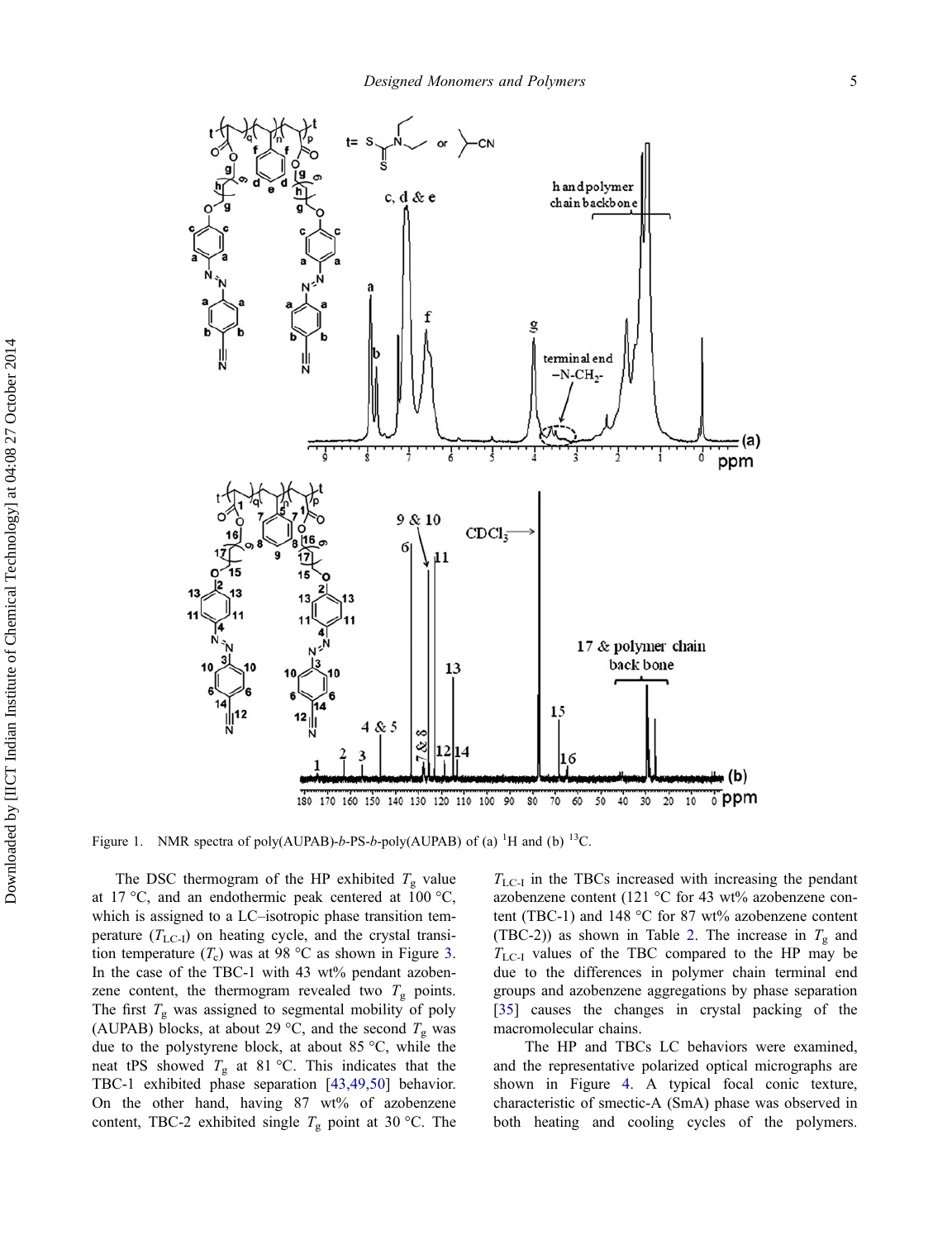<span id="page-6-0"></span>

Figure 2. TG curves of synthesized homopolymer, tPS, and TBCs.

The incorporation of polystyrene block in acrylatebased pendant azobenzene polymer chain exhibited SmA liquid crystal phase with lower focal conic domain size compared to the homopolymer.[\[43](#page-12-0)] The XRD pattern of TBC (TBC-2) at 115  $\degree$ C is shown in Figure [5.](#page-7-0) In the small angle region, it showed only one small peak corresponding to a d spacing of 21.1 Å ( $2\theta = 4.1^{\circ}$ ) and a broad diffuse wide-angle reflection at about 4.1 Å  $(2\theta = 21^{\circ})$  indicating a liquid-like in-plane order. As this is a side-chain liquid crystalline polymer and exhibited a smectic type texture, at the very small angle, that is  $2\theta < 4.1^{\circ}$ , a sharp peak corresponding to spacing of about 42.2 Å is expected, which was beyond the layer accessible range of our instrument. The ratio of expected and observed  $(2\theta = 4.1^{\circ})$  layer spacing is 1:  $\frac{1}{2}$ . The approximate calculated length of the side-chain of the macromolecule (considering the bond length) is about 38 Å, which is closer to the expected value (42.2 Å). As both the values are comparable, we conjecture that this is the first-order signal of a  $SmA<sub>1</sub>$ mesophase. Isotropic phase transition temperatures  $(T_{\text{iso}})$ of the HP ( $T_{\text{iso}}$ : 140 °C), TBC-1 ( $T_{\text{iso}}$ : 150 °C), and TBC-2 (Tiso: 168 °C) were observed using optical polarized microscope on heating. The polarized optical micrographs of the polymers around  $T_{\text{iso}}$  are given in supporting information.



Figure 3. DSC curves of homopolymer, tPS, and TBCs (a) heating and (b) cooling cycles.

The HP and TBCs exhibited  $\lambda_{\text{max}}$  at about 365 nm due to  $\pi-\pi^*$  and 436 nm due to  $n-\pi^*$  electronic transitions in THF solution (0.5 mg/25 mL) (Figure [6](#page-7-0)(a)). The spin-coated HP and TBC-2 films exhibited  $\lambda_{\text{max}}$  at about 335 nm corresponding to H-type aggregation [[51,52](#page-12-0)] and along with a sudden jump in absorbance (more or less in all spectra) toward higher wavelengths, at 360 nm (Figure [6](#page-7-0)(b) and (c)) corresponding to likely related with the lamp change in instrument and combined with the non-associated azobenzene groups present in the film. The HP and TBCs films spectra were broad in nature compared to the spectra obtained in THF solution.[[51\]](#page-12-0) After annealing the spin-coated films in LC phase, the

Table 2. Thermal characteristics of the synthesized polymers.

|              |                              | $TGA^a$           | DSC <sup>b</sup> |                                                                                |                                                       |  |
|--------------|------------------------------|-------------------|------------------|--------------------------------------------------------------------------------|-------------------------------------------------------|--|
| Polymer code | $T_{\rm d}$ $\rm <^{\circ}C$ | $T_{\rm d10}$ /°C | $T_{\rm g}$ /°C  | $T_{\text{LC-I}}^{\text{c}}$ <sup>c</sup> /°C ( $\Delta H/J$ g <sup>-1</sup> ) | $T_c$ <sup>o</sup> C ( $\Delta H/J$ g <sup>-1</sup> ) |  |
| HP           | 262                          | 282               |                  | 100(4.48)                                                                      | 98 (5.56)                                             |  |
| tPS          | 248                          | 318               | 81               |                                                                                |                                                       |  |
| TBC-1        | 289                          | 314               | 29, 85           | 121(1.17)                                                                      | 116(1.67)                                             |  |
| TBC-2        | 297                          | 319               | 30               | 148(4.1)                                                                       | 142 $(6.0)$                                           |  |

<sup>a</sup>Temperatures of 5 and 10% weight of the sample decomposition.

b Obtained from DSC second heating curve.

<sup>c</sup>Endotherm peak temperature.

d Not observed.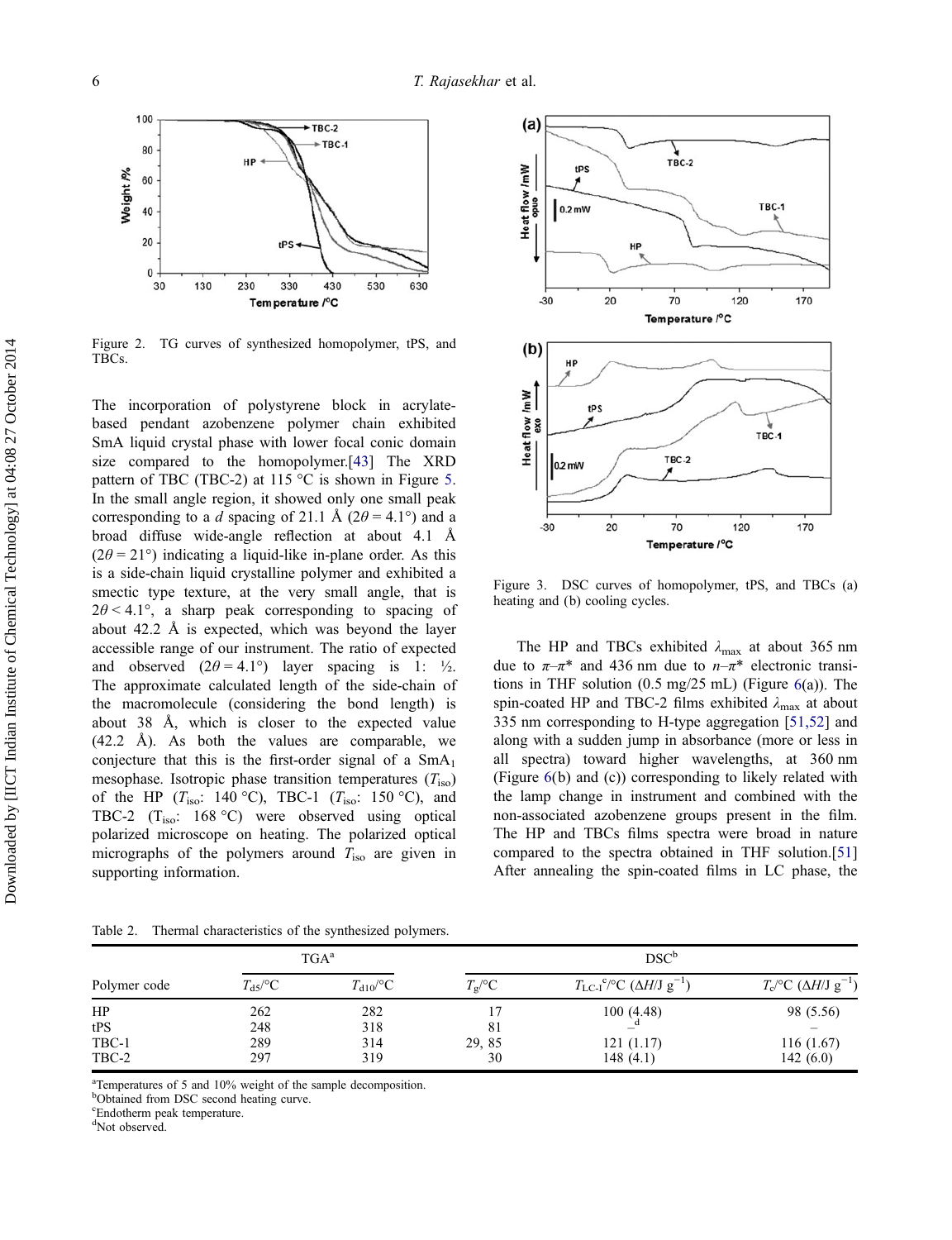<span id="page-7-0"></span>

Figure 4. Photomicrograph of (a) HP and (b) TBC-2 at  $60 °C$ .



Figure 5. X-ray intensity as a function of angle  $2\theta$  of TBC-2 at 115 °C.

 $\lambda_{\text{max}}$  was shifted to about 32 nm higher wavelength and the absorbance decreased by about 65% for HP and TBCs.[[53,54](#page-12-0)]

The pendant azobenzene group  $E-Z$  configurations were calculated with ambient light and conventional



Figure 6. UV–vis absorption spectra of (a) poly(AUPAB) and poly(AUPAB)-b-PS-b-poly(AUPAB) in THF and as cast and annealed films of (b) poly(AUPAB) and (c) poly(AUPAB)-b-PS-b-poly(AUPAB) at room temperature.

fluorescent tube light exposure, while preparing the sample without UV irradiation at room temperature in CDCl<sub>3</sub> solution by <sup>1</sup>H NMR spectra. The monomer, AUPAB, E-configuration aromatic ring chemical shift values in  ${}^{1}$ H NMR spectrum were centered at  $\delta$  7.93, 7.78, and 7.01 ppm, whereas Z-configuration showed the values in upfield,[\[34,55\]](#page-12-0) such as, at  $\delta$  7.59, 6.92, and 6.75 ppm, respectively, as shown in Figure [7.](#page-8-0) A similar behavior was observed in the HP with broad signals, whereas the TBCs spectrum showed  $\delta$  7.59 ppm broad and overlapped signal with the E-configuration protons. The pendant azobenzene group E:Z ratios were 96:4 for monomer, 94:6 for HP, and 89:11 for TBC. The TBC higher Z-configuration value could be due to the overlapping of the E-configuration protons in <sup>1</sup>H NMR spectrum.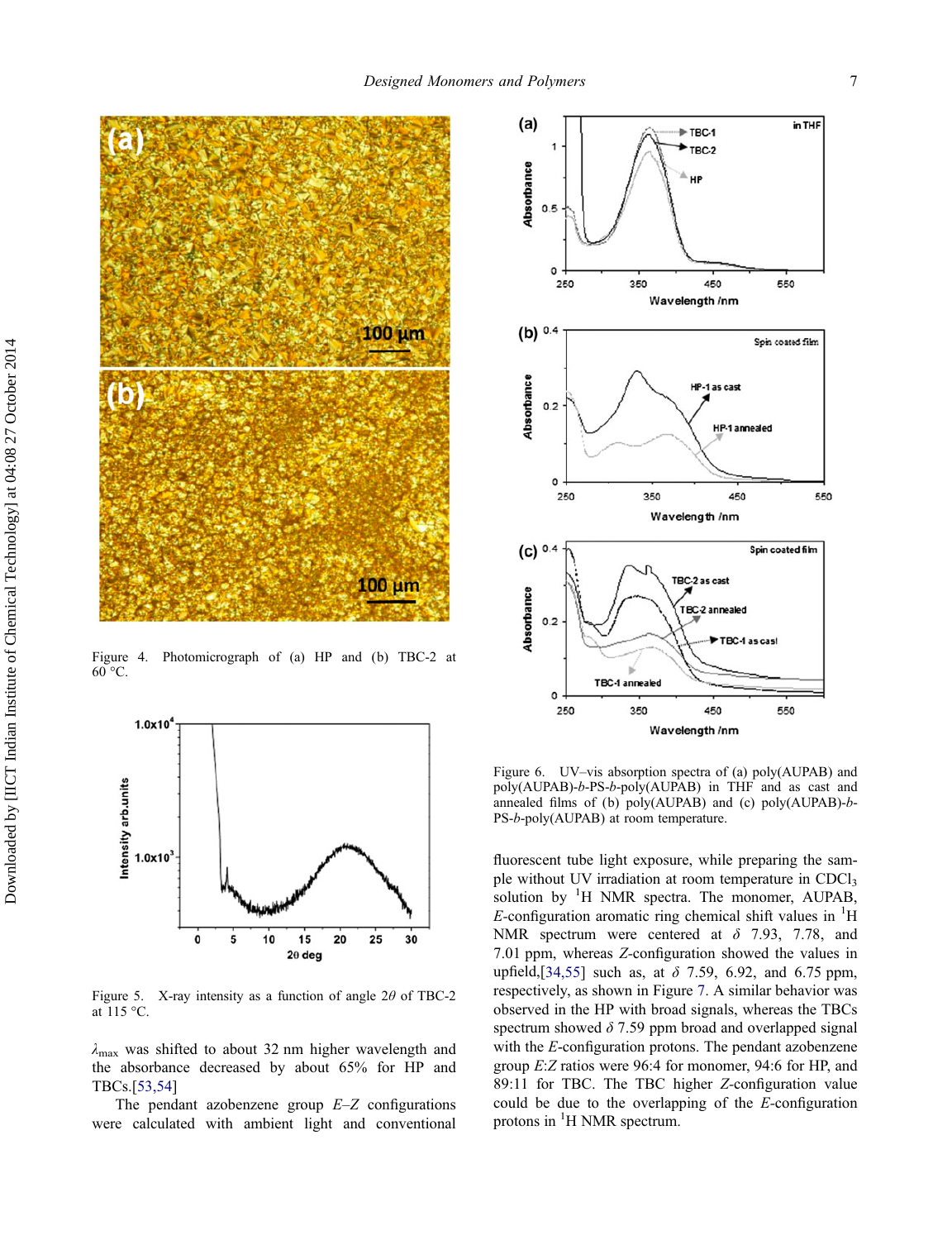<span id="page-8-0"></span>

Figure 7. Magnified <sup>1</sup>H NMR spectra of (a) AUPAB, (b) poly(AUPAB), and (c) poly(AUPAB)-b-PS-b-poly(AUPAB) to calculate E- and Z-configurations ratio.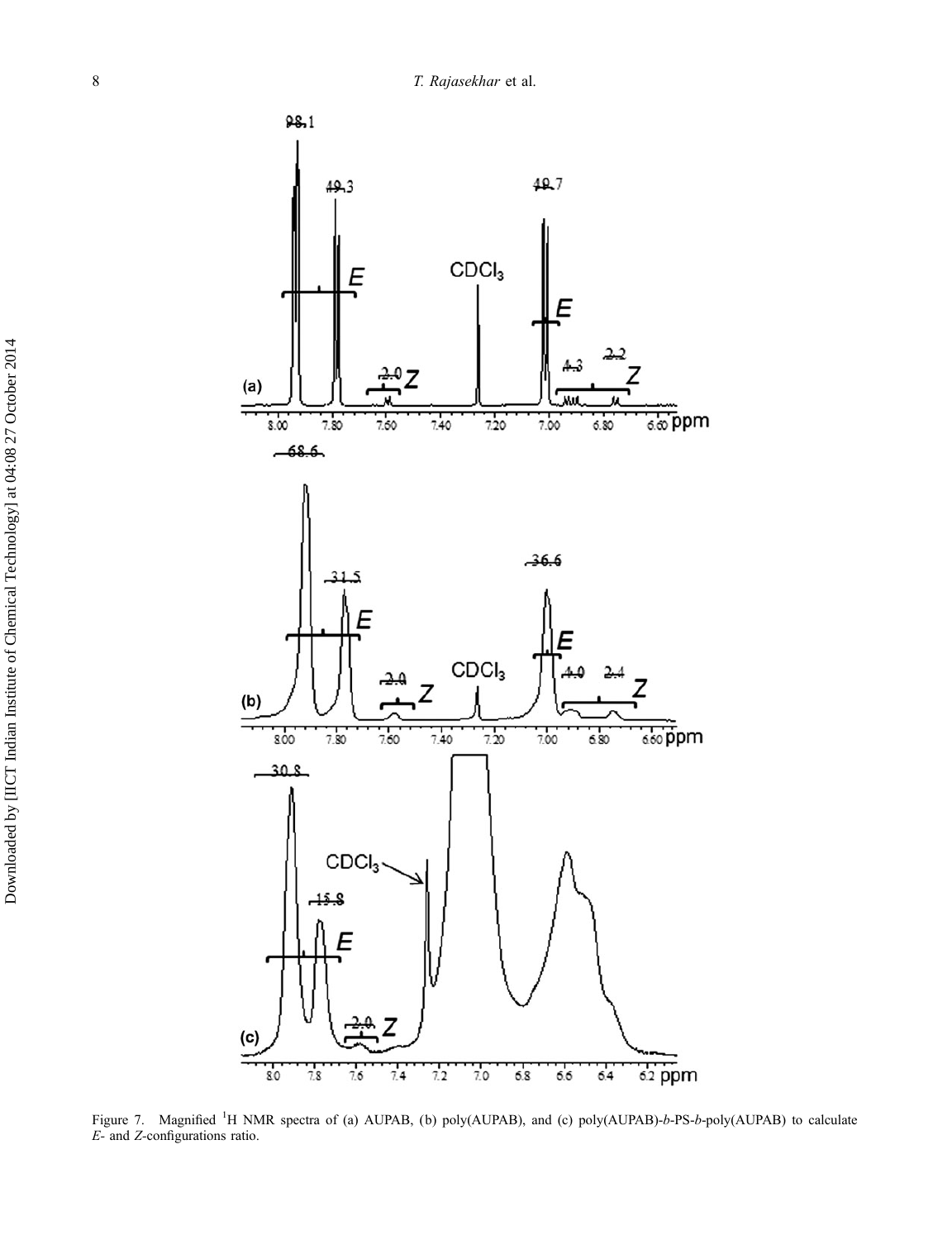The spectra of spin-coated films (Spin NXG-p2) of the HP, TBC-1, and TBC-2 upon 365 nm UV light exposure (BLX-365, made in EEC, serial no: 0410512) with various radiation energies are shown in Figure 8. The HP and TBC-2 films exhibited the  $\pi-\pi^*$  absorbance decrease upon UV light exposure due to trans/cis isomerization until 128 mJ/cm<sup>2</sup> UV light energy, and then,  $\pi-\pi^*$  absorbance gradually increased upon increasing UV light energy up to establishing of photostationary state. The similar trend was observed by several research groups using annealed films.[\[27,56\]](#page-12-0) In our case, in the spin-coated films, some extent of the azobenzene units were already in the upright orientation to the substrate plane, which were randomized upon UV light exposure and caused to increase in the  $\pi-\pi^*$  absorbance. On the other hand, the TBC-1 films exhibited slight and random changes in  $\pi-\pi^*$  absorbance intensities upon UV light exposure. This anomalous behavior may be due to the >50 wt% polystyrene content presence in the TBC,



Figure 8. UV–visible absorption spectra of thin films of (a) HP, (b) TBC-1, and (c) TBC-2 upon exposure to 365 nm light.

which causes the geometrical restriction to azobenzene units for isomerization.

The features of the  $\pi-\pi^*$  absorbance at 331 nm spectral changes in the back process upon visible light irradiation (F8T5/BLB, Radium) by varying the exposure time for HP and TBC films after reaching photostationary state with 365 nm light are summarized in Figure 9. For the HP film, the absorbance increased with increasing irradiation time of 2 min and then decreased upon further irradiation and reached stable state. The earlier stage reflects the proceeding of *cis/trans* isomerization, and the following stages, decrease and reaching stable state, could indicate the contribution of upright orientation of the azobenzene units to the substrate plane.[[56\]](#page-12-0) The TBC-1 and TBC-2 films followed opposite trend to HP at initial stage  $\ll$  min exposure). The magnitude of the absorbance decrease at initial stage was higher in TBC-2 compared to the TBC-1. This could be due to the contribution of more number of azobenzene units' upright orientation on the plane of measuring light direction upon light exposure, and further, light exposure azobenzene units achieved stable state.[[57\]](#page-12-0)

The nano-segregations were observed in TBC annealed thin films by TEM analyses, and typical TEM images of the TBC-1 and TBC-2 are presented in Figure [10.](#page-10-0) The TBC-1 exhibited LC azobenzene blocks as non-uniform spheres (relatively black regions) with a width/diameter about 30–92 nm dispersed into the PS matrix, whereas in TBC-2 thin films, PS block randomly aggregated as particles (relatively white regions) with a width/diameter about 2 nm dispersed into the LC azobenzene blocks matrix. It is also reported that a block copolymer with  $85 \text{ wt}$ % of LC fraction and 15 wt% of PS exhibited PS domains as dispersed segregations into bilayer LC matrix.[[27,56,58\]](#page-12-0) Phase separation behavior dependence with the volume ratio of PS and poly(AUPAB) blocks in TBC needs further investigation. Hence, we expect to use these macromolecular architectures design for developing nanotemplate applications in the future.



Figure 9. Changes in the absorbance at 332 nm in UV–visible spectra by varying visible light irradiation time for HP, TBC-1, and TBC-2.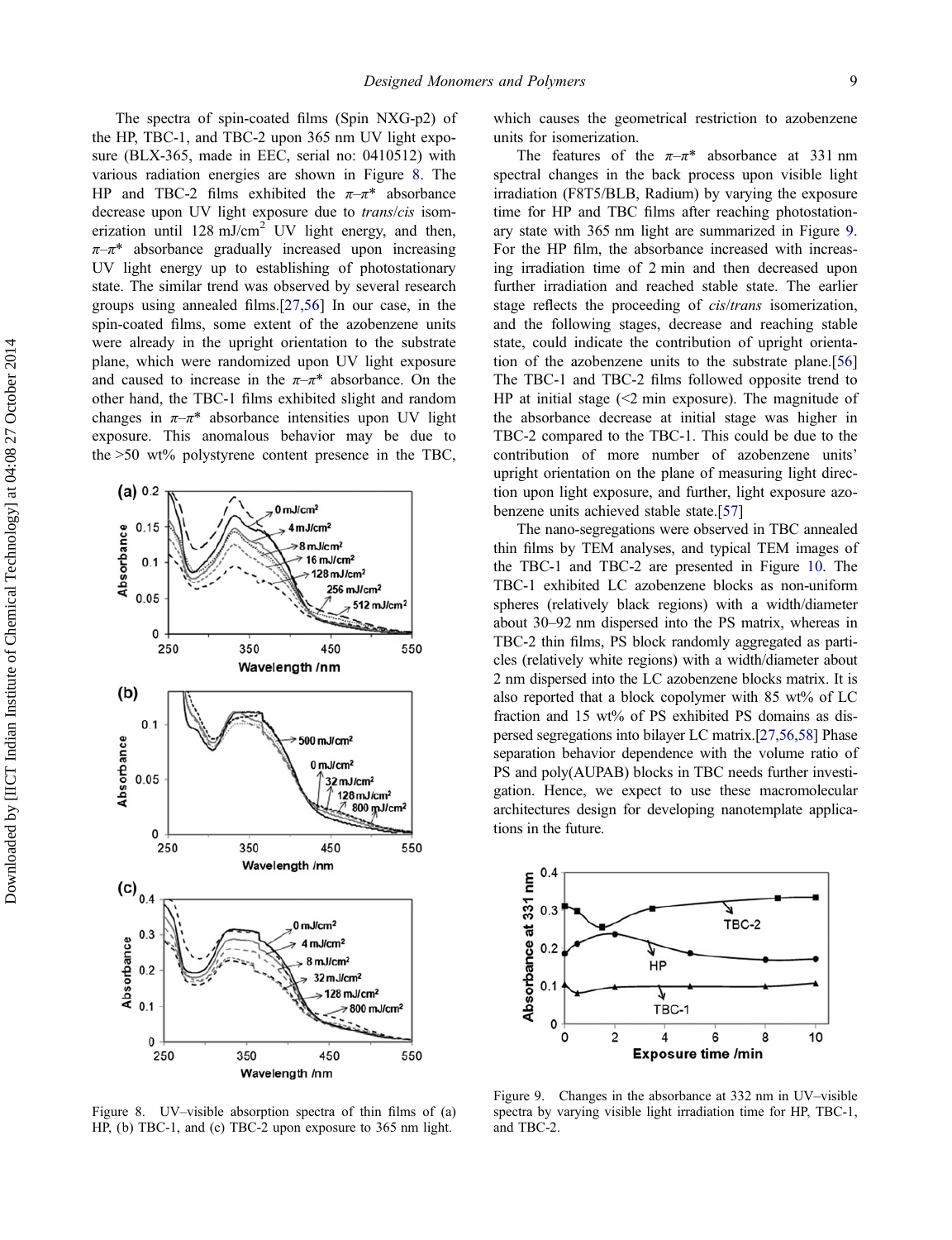<span id="page-10-0"></span>

Figure 10. TEM images of TBC thin films of (a) TBC-1 and (b) TBC-2.



poly(AUPAB)-b-PS-b-poly(AUPAB)

Scheme 1. Preparation of (a) homopolymer and (b) TBC by the RAFT process.

## **Conclusions**

Azobenzene TBCs, poly(AUPAB)-b-PS-b-poly(AUPAB), composed of a central polystyrene block, and two lateral LC azobenzene polyacrylate blocks were for the first time successfully synthesized using telechelic polystyrene as a macro-RAFT agent by the reversible addition fragmentation chain transfer process. The synthesized TBCs exhibited higher thermal stability and higher  $T_{\text{g}}$  and  $T_{\text{LC-I}}$  values compared to the homopolymer, poly (AUPAB). The TBC having 43 wt% azobenzene content showed phase separation by exhibiting two  $T_{\rm g}$  values at 29 and 85 °C compared to the higher azobenzene content (87 wt%) TBC, which had single  $T_g$  value at 30 °C. The  $T_{\text{LC-I}}$  values of TBCs were dependent on the AUPAB wt % in the polymer chain. The incorporation of the polystyrene block in acrylate-based pendant azobenzene polymer chain showed smectic-A liquid crystalline phase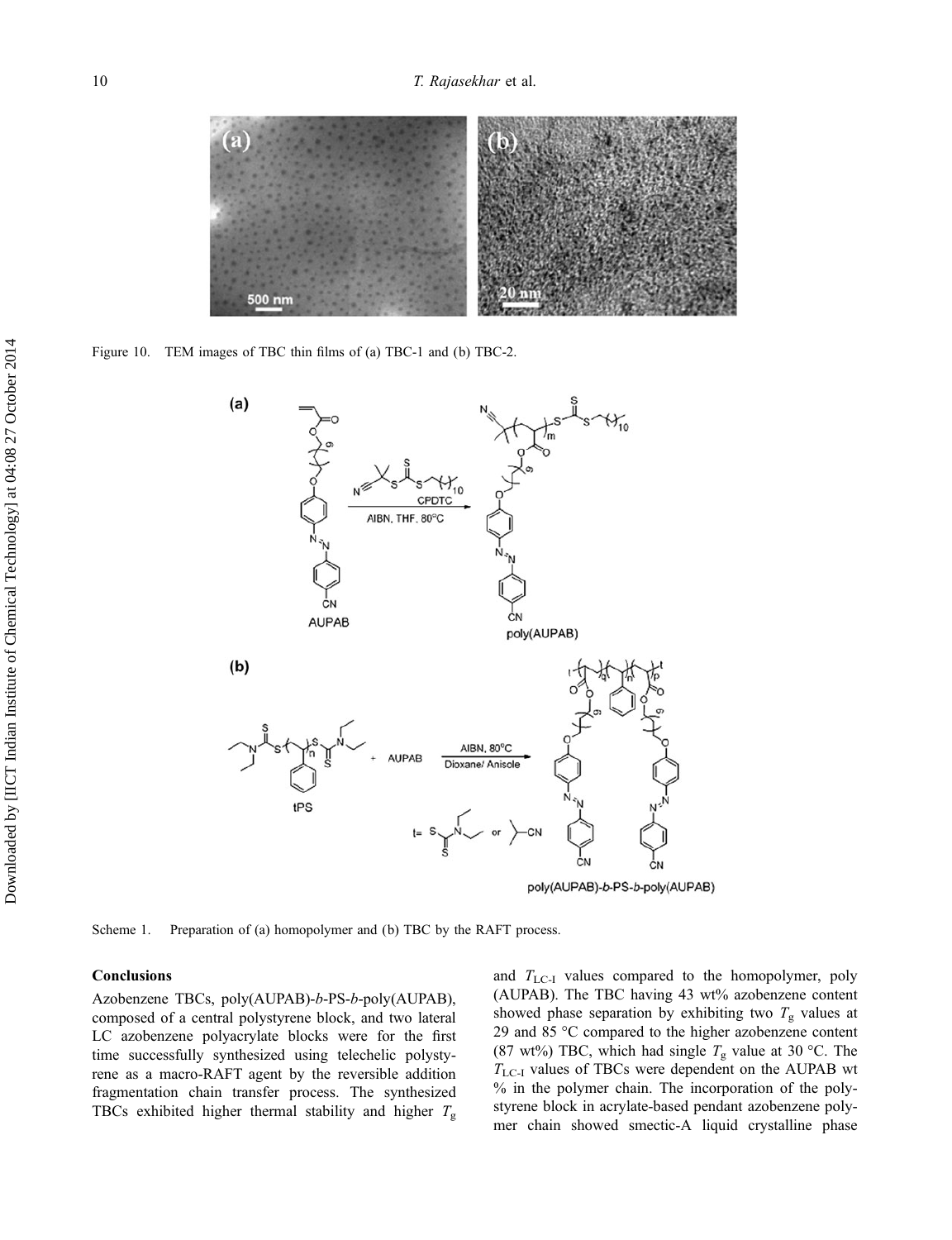<span id="page-11-0"></span>with lower focal conic domain size compared to the poly (AUPAB). The TBCs exhibited microphase-separated nano-segregation in thin films. Introducing polystyrene block into the LC polymer chain could render better film forming ability and expected as a potential material for coating applications.

#### Acknowledgments

TR and MT acknowledge the University Grants Commission and Council of Scientific and Industrial Research, New Delhi, respectively, for providing Senior Research Fellowships. AVSS is grateful to TAPSUN grant (NWP-0054). We thank Ms K. N. Vasudha, Raman Research Institute, Bangalore, for help in the X-ray measurements. Authors are thankful to Mr A. Harikrishna and Dr Marshal Dhayal, CSIR-CCMB, Hyderabad, for their TEM analysis.

#### Supplementary data

Supplementary information for this article is accessed here [http://dx.doi.org/10.1080/15685551.2014.971396.](http://dx.doi.org/10.1080/15685551.2014.971396)

#### References

- [1] Nicolescu FA, Jerca VV, Draghici C, Vuluga DM, Vasilescu D. Synthesis and characterization of novel azobenzene methacrylate monomers. Des. Monomers Polym. 2009;12: 553–563.
- [2] Forcén P, Oriol L, Sá nchez C, Alcalá R, Jankova K, Hvilsted S. Pulsed recording of anisotropy and holographic polarization gratings in azo-polymethacrylates with different molecular architectures. J. Appl. Phys. 2008;103: 123111.
- [3] Ryabchun A, Sobolewska A, Bobrovsky A, Shibaev V, Stumpe J. Polarization holographic grating recording in the cholesteric azobenzene-containing films with the phototunable helix pitch. J. Polym. Sci. Part B: Polym. Phys. 2014;52:773–781.
- [4] Ikeda T, Mamiya J, Yu Y. Photomechanics of liquid-crystalline elastomers and other polymers. Angew. Chem. Int. Ed. 2007;46:506–528.
- [5] Ikeda T. Photomodulation of liquid crystal orientations for photonic applications. J. Mater. Chem. 2003;13:2037– 2057.
- [6] Barrett CJ, Mamiya J, Yager KG, Ikeda T. Photo-mechanical effects in azobenzene-containing soft materials. Soft Matter. 2007;3:1249–1261.
- [7] Zhao Y, He J. Azobenzene containing block copolymers, the interplay of light and morphology enables new functions. Soft Matter. 2009;5:2686–2693.
- [8] Natansohn A, Rochon P. Photoinduced motions in azocontaining polymers. Chem. Rev. 2002;102:4139–4175.
- [9] Ortíz-Palacios J, Rodríguez-Alba E, Zaragoza-Galán G, Rivera E. Fréchet-type dendrons bearing azobenzene units and flexible oligo(ethylene glycol) spacers: synthesis, characterization, thermal and optical properties. Des. Monomers Polym. 2013;16:578–591.
- [10] Nagaveni NG, Raghuvanshi P, Roy A, Prasad V. Azo functionalised achiral bent core liquid crystalline materials, effect of presence of –N=N– linkage at different locations in the molecular architecture. Liq. Cryst. 2013;40: 1238–1254.
- [11] Li W, Dohi T, Hara M, Nagano S, Haba O, Yonetake K, Seki T. Phototriggered mass migration consorted with surface dewetting in thin films of a liquid crystalline azobenzene-containing dendrimer. Macromolecules. 2012;45: 6618–6627.
- [12] Chiellini E, Galli G, Angeloni AS, Laus M. Design and preparation of liquid crystalline block copolymers. Macromol. Symp. 1998;128:231–239.
- [13] Galli G, Chielhi E, Yagci Y, Serhatli EI, Laus M, Angeloni AS. Liquid crystalline block copolymers by sequential cationic or promoted cationic free-radical polymerizations. Macromol. Symp. 1996;107:85–97.
- [14] Galli G, Chielhi E, Yagci Y, Serhatli EI, Laus M, Bignozzi MC, Angeloni AS. Block copolymers with crystalline and side-chain liquid crystalline blocks. Macromol. Chem. Rapid Commun. 1993;14:185–193.
- [15] Luca AR, Rocha L, Resmerita AM, Macovei A, Hamel M, Macsim AM, Nichita N, Hurduc N. Rigid and flexible azopolymers modified with donor/acceptor groups. Synthesis and photochromic behavior. Express Polym. Lett. 2011;5:959–969.
- [16] Nicolescu FA, Jerca VV, Dancus I, Petris A, Nicolescu TV, Rau IB, Vlad VI, Vasilescu DS, Vuluga DM. Synthesis and characterization of side-chain maleimide-styrene copolymers with new pendant azobenzene moieties. J. Polym. Res. 2011;18:1009–1016.
- [17] García T, Carreón-Castro MP, Gelover-Santiago A, Ponce P, Romero M, Rivera E. Synthesis and characterization of novel amphiphilic azo-polymers bearing well-defined oligo(ethylene glycol) spacers. Des. Monomers Polym. 2012;15:159–174.
- [18] Chen D, Liu H, Kobayashi T, Yu H. Multiresponsive reversible gels based on a carboxylic azo polymer. J. Mater. Chem. 2010;20:3610–3614.
- [19] Gayathri K, Balamurugan S, Kannan P. Self assembly of azobenzene based side chain liquid crystalline polymer and n-alkyloxybenzoic acids. J. Chem. Sci. 2011;123: 255–263.
- [20] Karim MR, Sheikh MRK, Yahya R, Salleh NM, Azzahari AD, Hassan A, Sarih NM. Thermal, optical and electrochemical study of side chain liquid crystalline polymers bearing azo-benzothiazole chromophore in the mesogen. J. Polym. Res. 2013;20:259–265.
- [21] Mamiya J, Yoshitake A, Kondo M, Yu Y, Ikeda T. Is chemical crosslinking necessary for the photoinduced bending of polymer films? J. Mater. Chem. 2008;18: 63–65.
- [22] Yu Y, Nakano M, Ikeda T. Directed bending of a polymer film by light, miniaturizing a simple photomechanical system could expand its range of applications. Nature. 2003;425:145.
- [23] Wu Y, Kanazawa A, Shiono T, Ikeda T, Zhang Q. Photoinduced alignment of polymer liquid crystals containing azobenzene moieties in the side chain 4. Dynamic study of the alignment process. Polymer. 1999;40:4787–4793.
- [24] Bohnert R, Finkelmann H. Liquid-crystalline side-chain AB block copolymers by direct anionic polymerization of a mesogenic methacrylate. Macromol. Chem. Phys. 1994;195:689–670.
- [25] Lehmann O, Forster S, Springer J. Synthesis of new sidegroup liquid crystalline block copolymers by living anionic polymerization. Macromol. Rapid. Commun. 2000;21:133–135.
- [26] Mao G, Wang J, Clingman SR, Ober CK, Chen JT, Thomas EL. Molecular design, synthesis, and characterization of